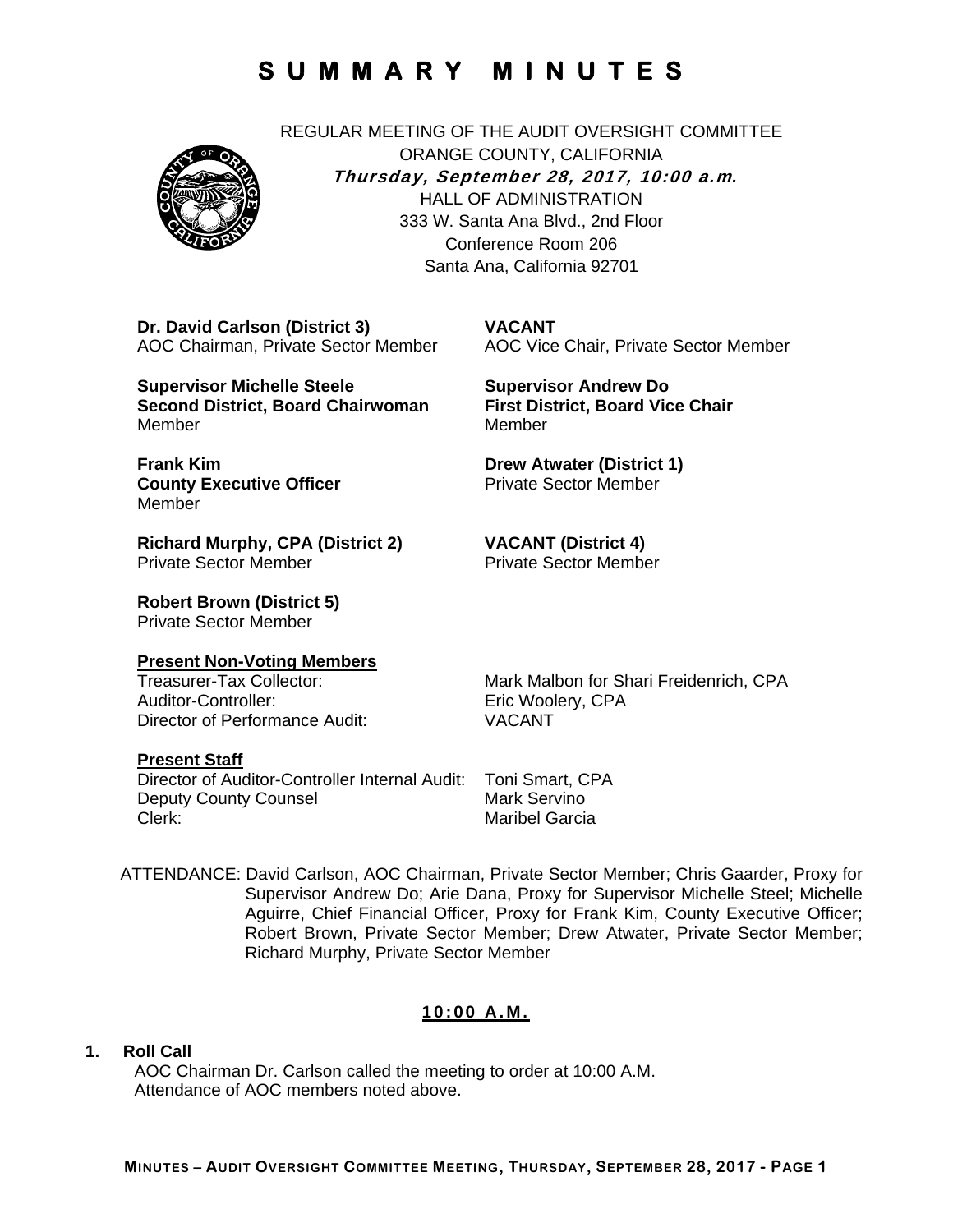### **2. Approve Audit Oversight Committee Regular Meeting Minutes of June 1, 2017**

Dr. Carlson asked for a motion to approve the minutes of the June 1, 2017 meeting. Mr. Brown made a motion, Mr. Atwater seconded.

Seven in favor, none opposed, one abstained. The item carried. **Approved as recommended.**

### **3. Receive Oral Report on Required Communication from External Auditors and Signed Engagement Letter**

Dr. Carlson opened the floor to Ms. Hurley from Macias Gini & O'Connell. Ms. Hurley stated that the engagement letter signed by Mr. Woolery was included in the AOC handouts. Ms. Hurley stated that the first draft of the Comprehensive Annual Financial Report has been distributed and the expected issuance date is December 14<sup>th</sup>. Ms. Hurley stated that for the Single Audit, four major programs have been completed and the audit is going well.

### **4. Receive Oral Report on County Cyber Security Program and Audit Coordination**

Dr. Carlson opened the floor to Mr. Margolis from Orange County Information Technology (OCIT). Mr. Margolis stated that the County Cyber Security Framework has been approved for the Cyber Security Manual. The Framework will be submitted to the IT Executive Council in April 2018. Mr. Margolis stated that the Framework establishes the foundation for how to do cyber security in the County, and was approved by all County departments.

Mr. Margolis stated that all departments have encumbered funds or are in the process of doing their audits. The Cyber Security Assessment is being done against the Department of Homeland Security's Cyber Resilience Review and of all County facilities that were looked at initially, there were only six findings.

Dr. Carlson asked Mr. Margolis what it means to have encumbered funds and why that is good news. Mr. Margolis stated that it is good news because when the Board set out the directive to do the Countywide cyber security audits and assessments, County Finance did an evaluation on which departments had a revenue offset and which did not. The General Fund was used to shore up the need for departments that did not have a revenue offset.

Dr. Carlson asked Mr. Margolis what percentage of an organization the 24 reviews constitute. Mr. Margolis stated that the policy review is 100% and physical security is close to 100% because doors and windows are checked. A representative sample of workstations is scanned because there are over 25,000 end points. Mr. Margolis stated that a 10-20% cross-section of a population is selected, which is adequate because computers are grabbed from different buildings. If one computer is bad, usually all of the computers on that network segment are bad.

Mr. Atwater asked Mr. Margolis if, when developing a representative sample, stratification across departments was conducted, such as age of computer. Mr. Margolis stated that IT wants to know that the owner is locking everything that they have and that it is incumbent on the owner of the old system to provide a response or plan of action for a system that cannot be patched.

Ms. Smart added that the IT Audit Manager is no longer with the County. Ms. Smart stated that a new Senior Audit Manager has been identified and is expected to start November 13th. Additionally, the vacant Audit Manager position will be filled with another IT Auditor. Ms. Smart stated that Jimmy Nguyen is continuing efforts with Mr. Margolis on the Cyber Security Task Force and work on the IT Risk Assessment with the external auditors.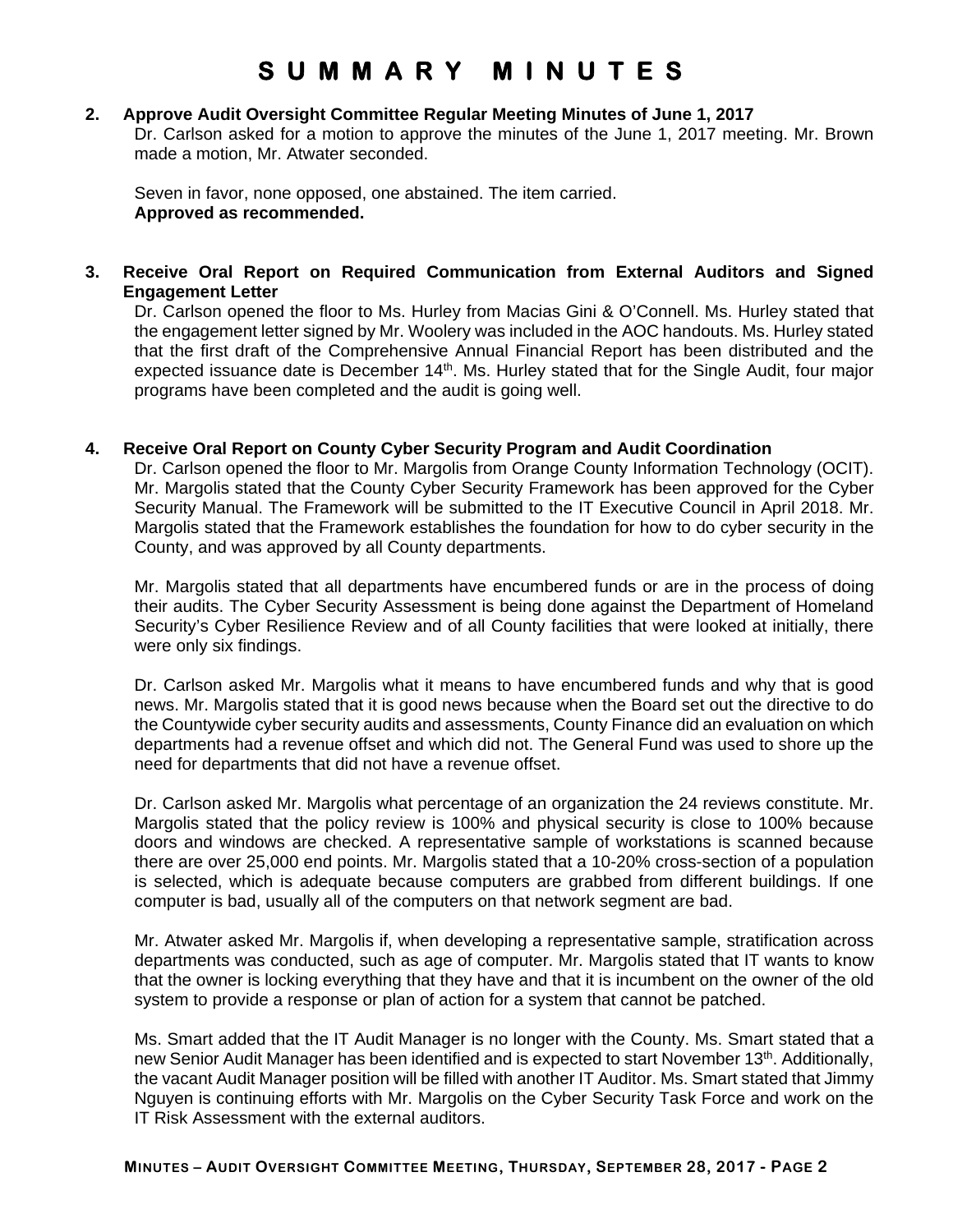#### **5. Receive Oral Report on County's Comprehensive Framework of Internal Control**

Mr. Woolery stated that under state statue, the Auditor-Controller (A-C) is tasked with creating the internal control framework. A-C has a working group within the Controller's office that meets on an as-needed basis to review internal control issues that occur during the normal processing of transactions. A-C ensures internal controls match the Single Audit for federal grants and state grants, and uses the Committee of Sponsoring Organizations of the Treadway Commission (COSO) Standards.

Ms. Aguirre stated that Mr. Kim has indicated he is in concurrence with Mr. Woolery. Mr. Woolery stated that Policies and Procedures are methodically being updated where needed.

#### **6. Receive External Quality Assessment Report from Institute of Internal Auditors (IIA)**

Ms. Smart stated that the final report was available in the AOC package. Ms. Smart stated that she asked the IIA to provide Best Practices the Auditor-Controller/Internal Audit Division (A-C/IAD) could consider implementing. Ms. Smart stated that all recommendations would be looked at and a strategy would be developed to implement those suggestions.

Ms. Smart stated that 12 positive attributes were listed and the key statement made by the IIA is that A-C/IAD is "well-structured and progressive." Ms. Smart stated that there were two areas of "partial conformance." The first area was regarding Standard 2240 on Engagement Programs; the IIA found A-C/IAD engagement programs were well documented and objectives were properly stated, but there is a requirement to have supervisory review. Although the workpapers were reviewed, the reviewer failed to initial where needed. Ms. Smart stated that this was a minor oversight and that due to the implementation of auditing software, this would not happen in the future. The second item was Standard 2110 regarding Governance. Ms. Smart stated that the IIA determined the audit planning process "provides an appropriate basis to conduct audits of controls but does not adequately include an overall evaluation of County governance as part of the general control system. Their recommendation stated that we should consider periodically assessing and making recommendations to improve the County's governance process. This can be achieved by placing governance processes in the audit universe and including engagements in the annual audit plan or to include steps in our audit engagements that covers the elements of governance, whenever the opportunity exists." Ms. Smart stated that changes to the audit plan, activities, and approach should be discussed with the Board of Supervisors (BOS) and senior management – in this case, the Audit Oversight Committee.

Ms. Smart stated that there is a perception that the Governance Standard is Performance Audit because it is not a typical area in internal control. Ms. Smart stated that A-C/IAD could accept "partial conformance" and have Performance Audit handle those things when the County gets a Performance Auditor, or incorporate the elements of Governance into A-C/IAD audits.

Dr. Carlson asked Ms. Smart what steps were appropriate to implement our way out of partial compliance. Ms. Smart stated that could be achieved by taking the existing audit program and identifying opportunities to cover elements of Governance. Dr. Carlson asked Ms. Smart if she expected any difficulties in doing that because there seems to be an encroachment in other parts of the County. Ms. Smart stated that with the current environment of the County, it will be a challenge because of the perception that this is a Performance Audit function, not traditionally part of A-C/IAD. Ms. Smart stated that the CEO and Board offices will have to buy into the message as far as what A-C/IAD is doing and why.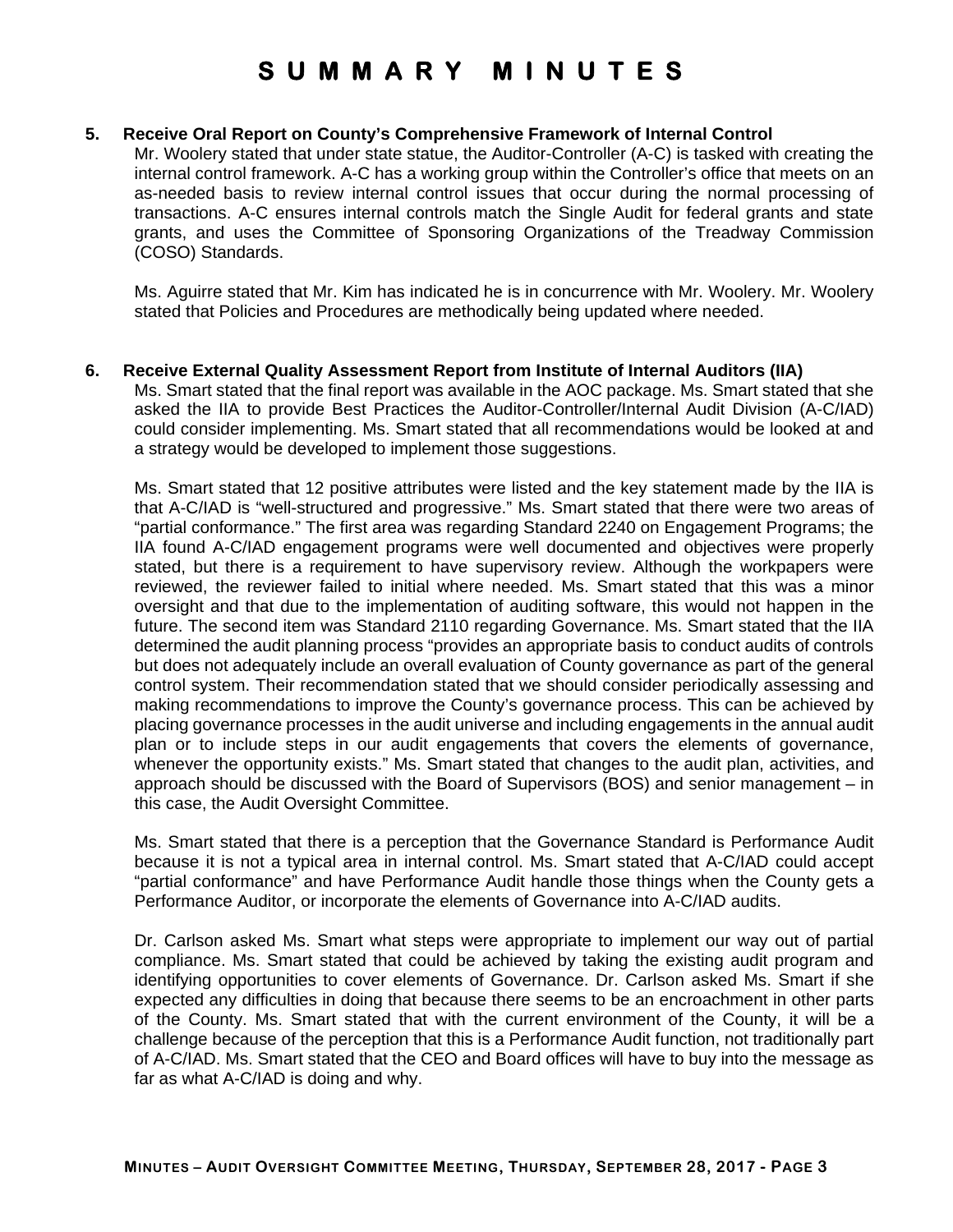Mr. Woolery stated that when the audit plan was being developed, he met one on one with all the Supervisors and each Supervisor was asking A-C/IAD to look into areas that are Performance Audit. Mr. Woolery stated that internal audit and performance audit are most efficient when they take place at the same time. There is a void and, as a department, A-C does not know if it should step in and fill that void because it is getting those requests or if it should wait because in a month there will be a Performance Auditor.

### **7. Receive Oral Report on Status of Hiring Director of Performance Audit**

Ms. Aguirre stated that the recruitment is still open. The executive search firm came with a first round of resumes and submitted them to the Board subcommittee. The subcommittee rejected all of the applicants because applicants continue to be more on the financial side than the performance audit function. Ms. Aguirre stated that Mr. Kim has asked the County Chief Human Resources Officer to work with the executive firm to attract the person that the County wants. The intent is to fill all the positions. Ms. Aguirre stated that departments were concerned regarding the work done by A-C/IAD but after the COSO training, departments are come comfortable in their understanding of findings and recommendations that were maybe believed to be outside of A-C/IAD's role.

Dr. Carlson asked Ms. Aguirre if she had any insight as to why it has been so difficult to fill the PA position. Ms. Aguirre stated that it was due to the applicants having more financial audit experience, not performance audit experience.

Mr. Brown asked if the AOC should operate on the assumption that it will be some time before the position is filled, and if it would be appropriate for A-C to step in. Ms. Smart stated that IAD is willing to take that on in the interim, as she has been a performance auditor. Mr. Woolery stated that it would have to be a Board item and there would need to be a budget earmarked for performance audit. Ms. Aguirre stated that the recruitment is still ongoing and an update would be provided at the next meeting.

Mr. Atwater asked Ms. Aguirre if there was an option to contract out the work until the position is filled. Ms. Aguirre stated that it is something that can be looked at. Ms. Aguirre stated that at the next meeting there would be a report on the status of the executive recruitment and research on options of a possible contract versus combining it with A-C/IAD.

Dr. Carlson stated that he was not comfortable with receiving updates one quarter at a time. Dr. Carlson stated that if no definitive candidate is likely to start in the January timeframe, there should be a recommendation as to how to proceed. Dr. Carlson asked Ms. Smart if there was anyone in A-C/IAD, other than herself, that has a background in performance audit and can be temporarily diverted. Ms. Smart stated there is no one and the staff available would be entry level.

Mr. Gaarder stated that there are two items being discussed: governance issues that relate to internal control and Performance Audit, which is set up separately by the Board for a reason. Mr. Dana stated that the Board subcommittee is actively engaged in the recruitment process.

Dr. Carlson requested a proposal between A-C/IAD and CEO on the next steps. Ms. Aguirre stated that ultimately it was up to the Board as the performance audit function is separate and they are the only ones with the authority to modify it. Dr. Carlson stated that he agreed and that the Board operates on proposals, so he would like a proposal at the next meeting.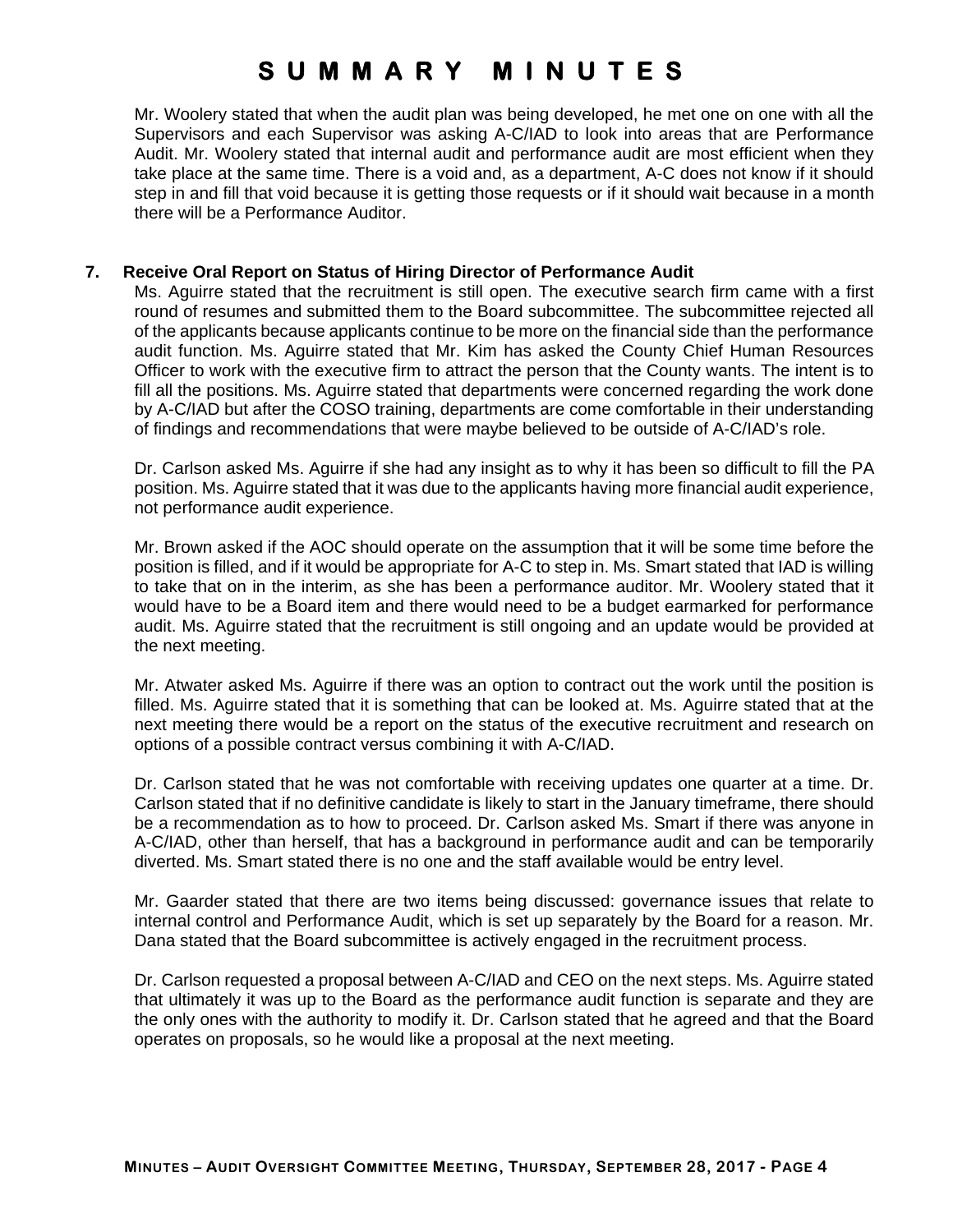#### **8. Receive Oral Report on County Procurement Office's Compliance Review Process**

Dr. Carlson opened the floor for Mr. Richardson, County Procurement Officer. Mr. Richardson introduced Melva Gibson and Jan Eickholt as Certified Public Procurement Buyers, the highest designation in that professional area.

Ms. Eickholt provided an overview of CPO's Compliance Review Program through a detailed PowerPoint presentation. The presentation covered the Compliance Review Program from start to finish. Ms. Eickholt stated that the County Procurement Office (CPO) reviews all departments annually and each review results in a Final Discovery Report which is provided to the department. A notification memo is sent 30 days in advance to the Department Head, review participants and the Procurement Council Representative of the review department. The notification to the Procurement Council Representative, which is also a Deputy Purchasing Agent, contains a File Folder list and instructions to prepare for review team when they arrive on site. If there are instances of noncompliance, CPO does a mini training covering discoveries that are in question. If there is push back from the department, CPO will escalate to the department head.

Mr. Atwater stated that with local government, one of the biggest challenges is procuring and adapting to changes in technology, Mr. Atwater asked if practices were being evaluated to tap into micro services and the gig economy that creates a more competitive atmosphere. Mr. Richardson stated that CPO works with IT on issues that address these matters; one example is the implementation of an online universal requisition tool for the County called OC Expediter. Mr. Richardson stated that an electronic insurance monitoring tool is also being developed to ensure compliance with contract requirements.

Mr. Gaarder asked Mr. Richardson if departments are giving recommendations related to County Procurement Manual (CPM) revisions. Mr. Richardson stated that prior to the most recent CPM updates, CPO reached out to departments for their input and worked closely with Supervisor Steel and Supervisor Bartlett's respective offices on the subcommittee. Ms. Aguirre stated that the CPO does an annual survey requesting feedback and there are meetings with Deputy Purchasing Agents, so there is no lack of feedback.

Dr. Carlson asked Mr. Richardson if there are any areas within the County that do not go through this rigorous review process but should. Mr. Richardson stated that he is not aware of anything unattended and that the compliance review process is a good tool to ensure Polices and Procedures are being followed. Dr. Carlson asked Ms. Smart the same question. Ms. Smart stated that CPO has a very robust compliance program and a key part of the control system is having compliance. A-C/IAD reviews what happens to the results and goes out to departments to ensure they are following what they should be. Procurement is a high-risk area because of the amount of money going out.

Dr. Carlson asked how much money goes through the procurement process each year. Mr. Richardson stated it is probably between 2.5 and 3 billion dollars. Mr. Richardson stated that people need to know what the rules are and that there are consequences when those rules and procedures are not followed. Mr. Richardson stated that CPO has trainings and sets up meetings with specific departments when CPO recognizes the need. These meetings are an opportunity to let departments know CPO is closely reviewing what they submit and approval is not guaranteed Mr. Richardson stated that, as a result of the Board subcommittee, starting in January, all Procurement Managers and Procurement Staff will be required to attend an ethics course in addition to all the other mandatory training.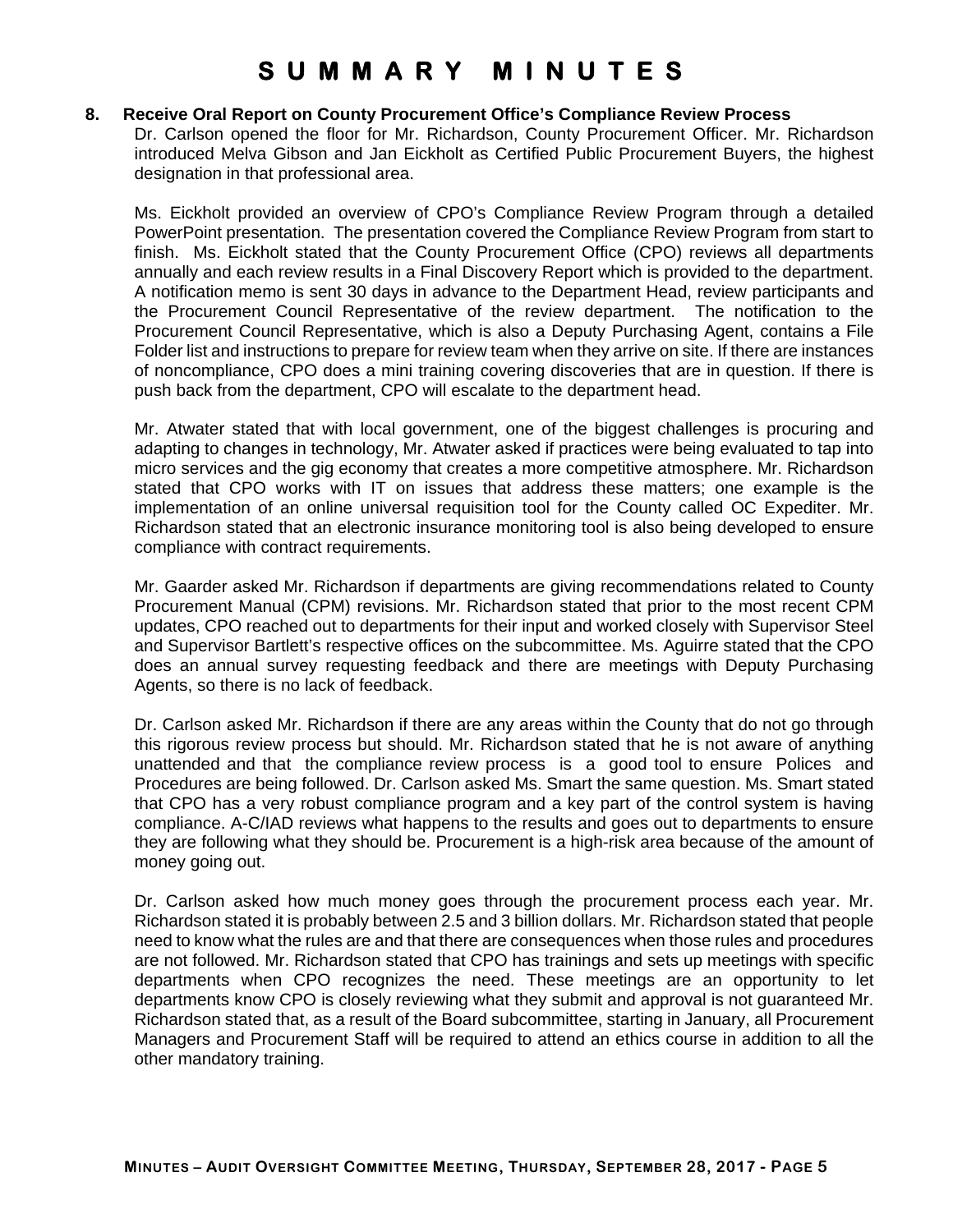### **9. Discussion of When to Consider an Audit Completed When One of the Findings Is a Critical Control Weakness and Audit Report Confidentiality**

Dr. Carlson stated that he wanted to discuss Critical Control Weaknesses and when to consider them resolved. Dr. Carlson asked Ms. Smart to provide an overview of why the topic was brought up. Ms. Smart stated that the discussion had to do with a Critical Control Weakness pertaining to the ePages system. This system supports the Public Administrator and the Public Guardian tracking of assets of third parties.

Dr. Carlson asked Ms. Smart to define a Critical Control Weakness. Ms. Smart stated that a Critical Control Weakness is of such significance that the department is expected to take action to resolve it immediately. In this instance, the system lacks controls to ensure the accuracy of reporting, tracking assets, or protecting information. A-C/IAD's recommendation was to make it a priority to go out to bid and get Board approval to obtain a new system. Ms. Smart stated that during their conversation, Dr. Carlson asked why the finding was closed out as "implemented" after the department got approval to buy a system. Ms. Smart stated that the recommendation was satisfied. In addition, the Audit Plan has IT Auditors working in an advisory capacity, as part of the implementation process. As the system is implemented, IT Auditors ensure that the weaknesses A-C/IAD identified are addressed. Ms. Smart stated that A-C/IAD adds value in overseeing the implementation process because auditors can spot issues beforehand, rather than after the fact.

Dr. Carlson stated that the direction at which he approaches this issue is regarding the AOC and visibility the AOC has to these issues. Dr. Carlson stated that a declaration of intent and acquisition of funding does not constitute immediate action required by a Critical Control Weakness. Dr. Carlson asked if, from an AOC standpoint, it is reasonable to close a Critical Control Weakness when there is declaration of intent and acquisition of funding, rather than confirmation that the issue actually got fixed. Dr. Carlson requested that at the next AOC meeting there be a discussion on whether the AOC needs continued visibility of Critical Control Weaknesses even after a declaration of intent and the acquisition of funding.

Ms. Smart stated that regarding report confidentiality, as A-C/IAD starts looking at IT controls, a full disclosure report will not be provided to the public because of the risk associated with making vulnerabilities known. For the general audience, the report includes the number of weaknesses and the scope of the audit. A full Confidential report is provided to the BOS, AOC Chairman, and CEO.

Dr. Carlson asked Mr. Servino if he had any comments on the burden of redacting reports. Mr. Servino stated that by balancing security and transparency, there are two ways to approach redactions. Mr. Servino stated that one approach is to have the backup segregated from the report but still be able to describe the issue so that the report provides utility to the decision makers. The other approach is to redact the report but this also minimizes the utility of the report.

Dr. Carlson stated that the burden of the Public Information Act is to comply or justify noncompliance. Mr. Servino stated that every record is presumably a public record and is subject to disclosure unless there is an exemption. Mr. Servino stated that County Counsel is available to assist for the release of particularly sensitive reports where describing the issue simultaneously increases vulnerability. Dr. Carlson stated that, when in doubt, talk to Mr. Servino who will assist with balancing the public information with vulnerability.

**10. Approve Auditor-Controller Internal Audit Division's FY 2016-17 4th Quarter Status Report for the period April 1, 2017 through June 30, 2017 and Approve 4th Quarter Executive Summary of Findings for the Period April 1, 2017 Through June 30, 2017**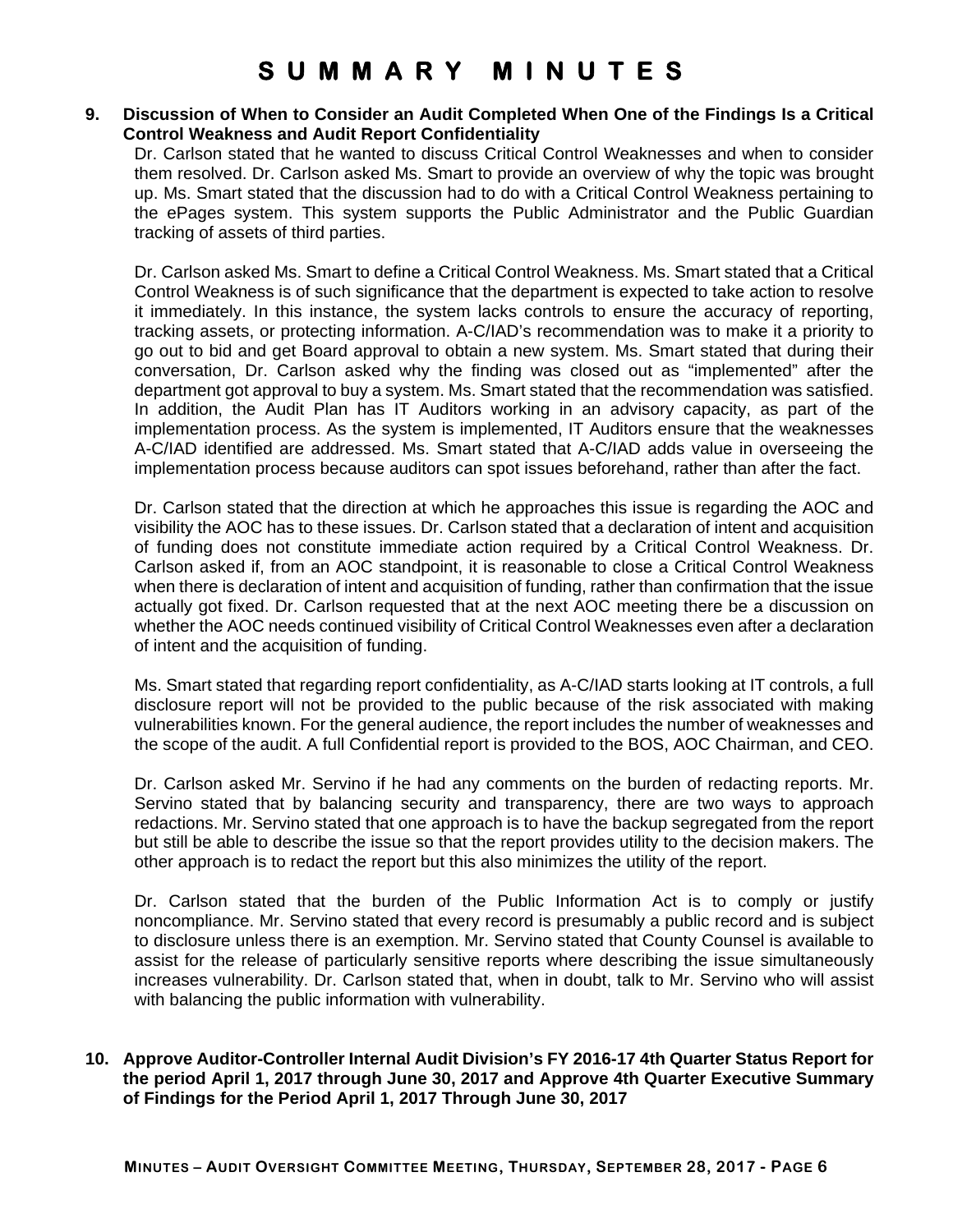Ms. Smart stated that all treasury audits were completed, there are many carryover audits in IT, and there are many internal control audits in process that will be carried over into the next fiscal year. Ms. Smart stated that she is recommending the SAIC and Xerox/Atos contract audit be postponed to discuss it with the future Performance Auditor. Ms. Smart stated that the Xerox/Atos contract is ending in approximately one year, so there will be a bid, and the SAIC contract will be extended. Ms. Smart stated that looking into the contracts should be a partnership between A-C/IAD and Performance Audit to look into the performance of the contractors.

Dr. Carlson asked for a motion to approve the Auditor-Controller Internal Audit Division's FY 2016- 17 4th Quarter Status Report for the period April 1, 2017 through June 30, 2017. Mr. Atwater made a motion, second by Mr. Murphy.

All in favor, none opposed. The item carried. **Approved as recommended.**

**11. Approve 4th Quarter FY 2016-17 External Audit Activity Quarterly Status Report for the Quarter Ended June 30, 2017** 

Ms. Smart stated that each quarter an External Audit Activity Report is provided to the AOC, which contains input from all of the departments on audits that are planned and the status of the audits. Ms. Smart stated that the AOC has asked A-C/IAD to bring to their attention any material issues that arise through that inquiry process. For the quarter, there was one material issue pertaining to the Orange County Child Support Services.

Mr. Gorzo from Orange County Child Support Services (CSS) stated that a Corrective Action Plan has been implemented and the questioned cost is no longer on the 2016-17 Claim. Mr. Gorzo stated the demand letter from California Department of Child Support Services (DCSS) reduced the finding from \$625,000 to roughly \$345,000. Mr. Gorzo stated that CSS is seeking clarification from DCSS on whether some of the costs will be allowable going forward.

Dr. Carlson asked Mr. Gorzo if that makes the County vulnerable for the year subsequent to the findings. Mr. Gorzo stated it does but only for 2015-16 as the costs will no longer be claimed.

Ms. Smart asked Mr. Gorzo if there was a misinterpretation of Uniform Guidance pertaining the management fees. Mr. Gorzo stated that, in his opinion, there was a misinterpretation.

Dr. Carlson asked for a motion to approve the 4th Quarter FY 2016-17 External Audit Activity Quarterly Status Report for the Quarter Ended June 30, 2017. Mr. Brown made a motion, seconded by Mr. Murphy.

All in favor, none opposed. The item carried. **Approved as recommended.**

### **12. Election of New Vice Chair**

Dr. Carlson stated that he would like to nominate Mr. Atwater as Vice Chair and asked if there were any other nominations. There were none.

All in favor, none opposed. **Approved as recommended.**